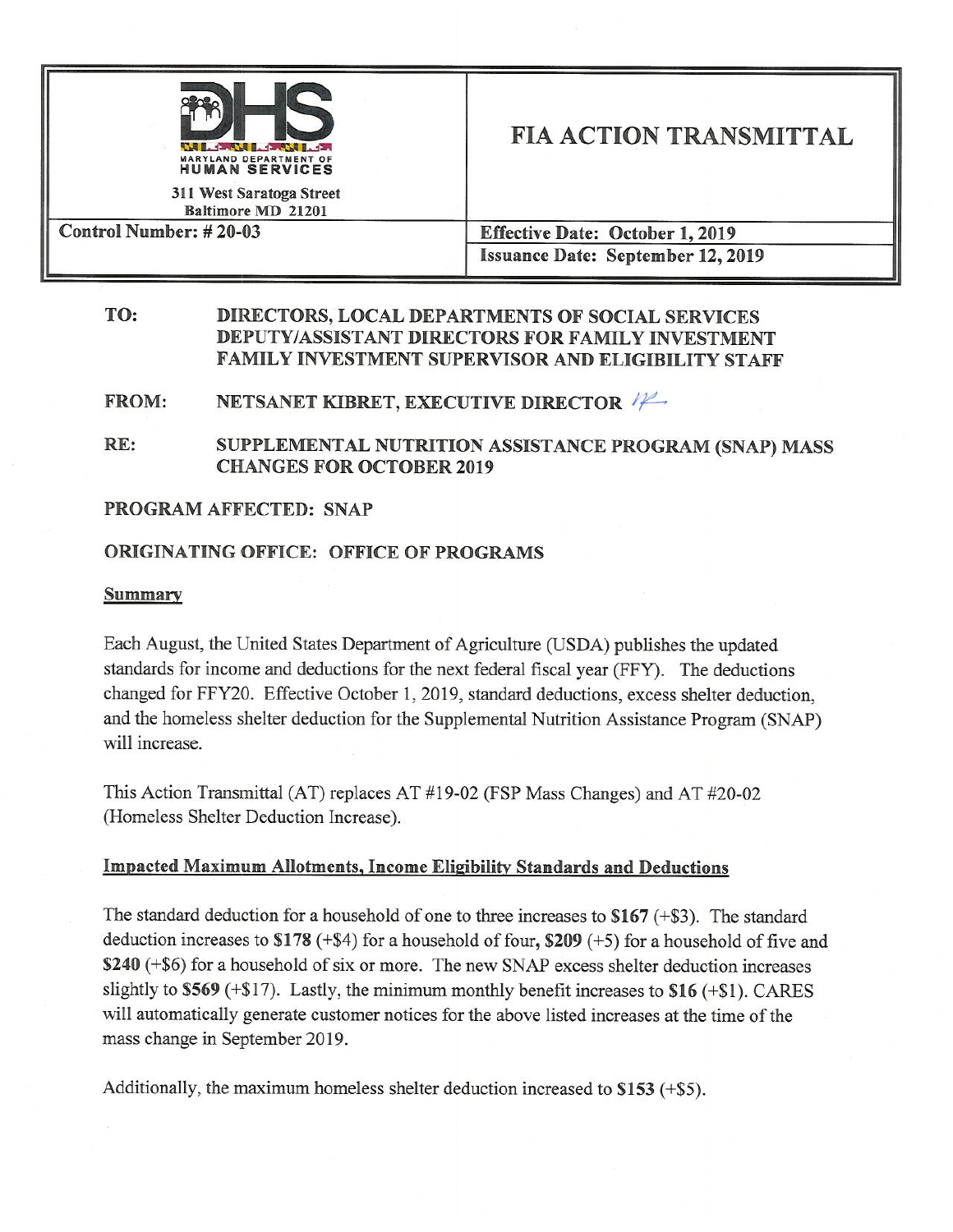### **Action Required Regarding Homeless Shelter Deduction**

Households in which all members are homeless, but who do not receive free shelter, qualify for the homeless shelter deduction. Use actual shelter expenses, rather than the homeless shelter deduction, if the actual shelter costs result in an excess shelter deduction that is higher than the \$153 homeless deduction.

SNAP benefit recoupment amounts do not require action by case managers. The only exceptions are recoupment cases when the payment plan source is a grant reduction (GR) or court order (CO). CARES generates a report identifying these cases. Case managers must then manually update those identified cases.

### **Payment Accuracy**

The changes in income and standard deductions for SNAP benefits will not affect payment accuracy.

### Attachment

SNAP Policy Manual Section 600

### Inquiries

For policy-related questions, please complete the FIA Policy Information Request Form found on Knowledge Base as shown in the screenshot below.

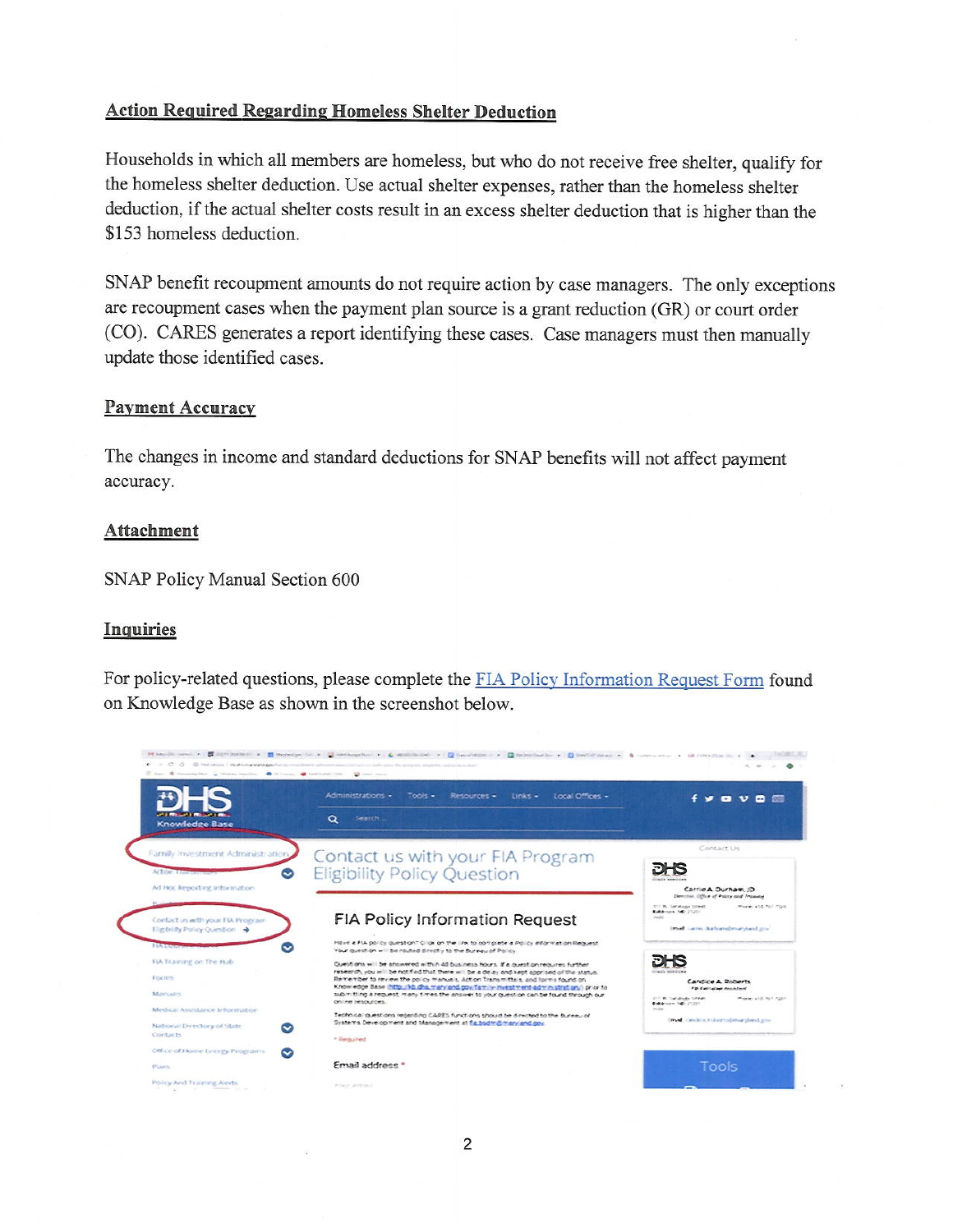**DHS** Executive Staff **Constituent Services** DHS Help Desk FIA Management Staff Office of Administrative Hearings

cc: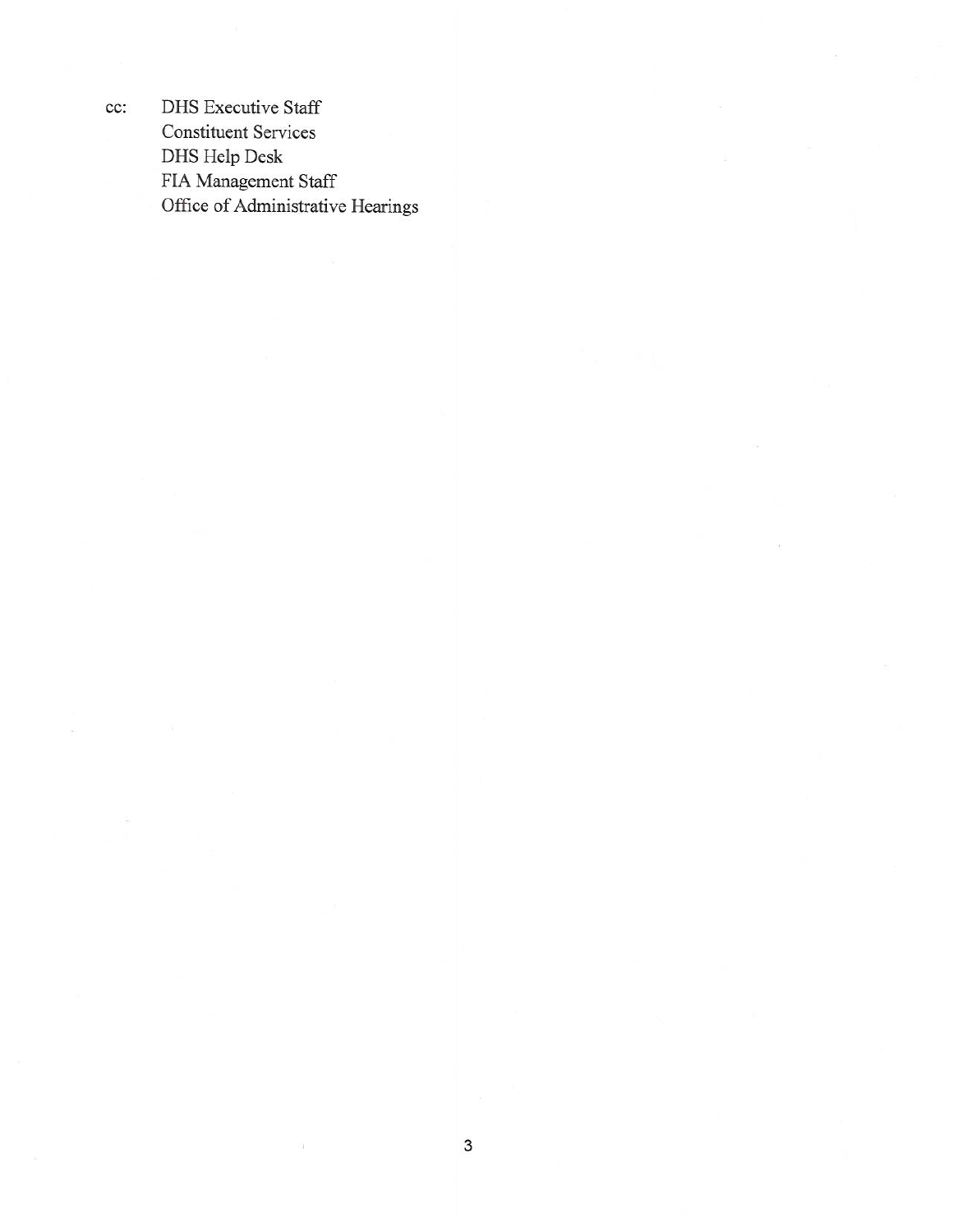STANDARDS FOR INCOME AND DEDUCTIONS  $\vert$  Section 600  $\vert$  Page 1

# **600.1 Standards for Eligibility and Maximum Allotments**

- A. The standards for the following appear in Section 600, page 2.
	- 1. Column A Maximum Gross Monthly Income Standards (130% of poverty)
	- 2. Column B Maximum Net Monthly Income Standards (100% of poverty)
	- 3. Column C Maximum Gross Income Standard for Elderly and Disabled Separate Household (165% of poverty)
	- 4. Column D Thrifty Food Plan/Maximum Allotment
- B. Standards 1, 2, and 3 are used to determine household eligibility and not for computing allotments.

# **600.2 Formula Calculation**

- A. Multiply the household's net monthly income by 30%.
- B. Round the product up to the next whole dollar if any cents result.
- C. Subtract the product from the maximum allotment amount for the household size found in Column D, Section 600.

**NOTE**: In an initial month, if the allotment is less than \$10, no benefit is issued. Except in an initial month, all eligible one and two person households must be issued the minimum allotment of \$16.

# **600.3 Deduction Standards**

| <b>Standard Deductions</b>                                       |       |
|------------------------------------------------------------------|-------|
|                                                                  | \$167 |
|                                                                  | \$178 |
|                                                                  | \$209 |
|                                                                  | \$240 |
|                                                                  | \$569 |
| Homeless Household Shelter Allowance---------------------------- | \$153 |
|                                                                  | \$404 |
|                                                                  |       |
|                                                                  | \$40  |

\* The excess shelter deduction does not apply to households with an aged or disabled member. These households receive an uncapped shelter deduction.